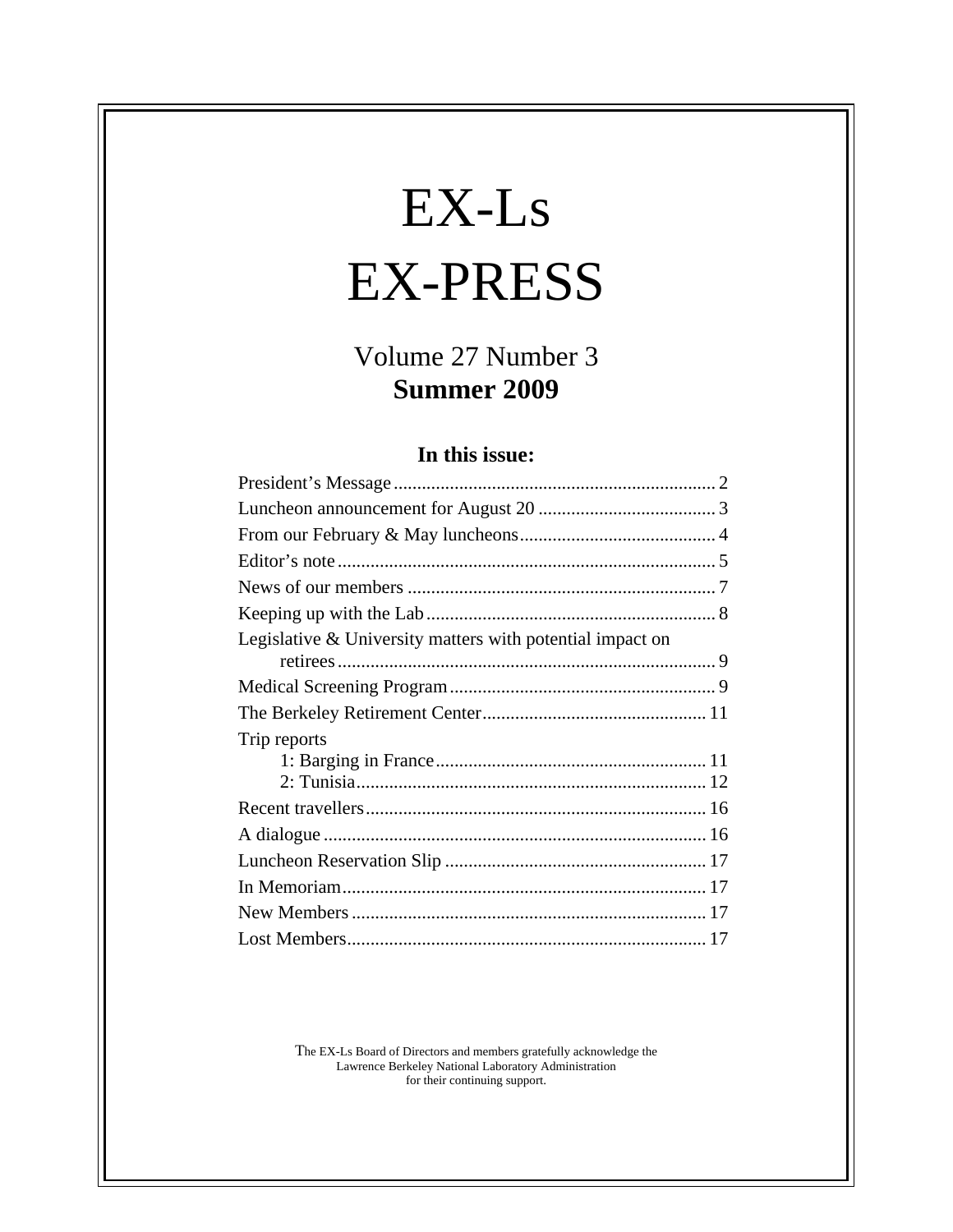Volume 27 #3: Summer 2009 (Published July 2009)

#### **President's Message Don Grether**

I thought that the May luncheon at the Berkeley Yacht Club went very well. There was a near crisis a couple of weeks ahead of time in that the owner of the catering service had a stroke and it looked as if the company was going out of business. Vicky Jared contacted a number of catering services but either their prices were well above what we have been paying or they didn't provide the same level of services, or both. Fortunately, the employees of the catering service decided to keep it going and the near-crisis was averted. However, the incident has again raised the question of alternative venues for our luncheons. Some suggestions were made at the July 9, 2009 meeting of EX-Ls Board, and Vicky is going to check them out.

The luncheon speaker, Jose Alonso, our immediate past President, gave an excellent talk that is summarized elsewhere in this newsletter. Vicky took pictures at the luncheon that will be posted on the Internet along with ones from the 25th Anniversary luncheon held in November 2007. We'll let you know the details via the newsletter and/or email when the photos are ready for viewing. The contract of the contract of the contract of the contract of the contract of the contract of the contract of the contract of the contract of the contract of the contract of the contract of the contract of the c

Turning now to the Lab, UC President Mark Yudof has appointed a search committee for a new Lab Director. The committee will meet for the first time in mid-August, and is being asked to make a recommendation to Yudof by December. You may read more about the committee and its membership at<http://newscenter.lbl.gov/press-releases/2009/07/01/search-for-new-director>.

We are all very aware of the State of California's budget crisis that will have a major impact on the University. The crisis should not impact the Lab directly since it is supported almost entirely by federal funds. In fact, the Lab's budget is growing due to the American Recovery and Reinvestment Act (ARRA – also known as the stimulus package) with ARRA funds received for both construction projects and research. Also, President Obama's budget request for DOE for fiscal year 2010 is generally favorable to many areas of importance to the Lab. Of course, the request needs to be turned into an actual appropriation by Congress, and it will be awhile before we know the outcome of that process.

Turning back to the University, President Yudof has proposed several ways to operate UC in light of the anticipated reductions in State funding. In the initial draft proposal one of these was to enforce salary reductions and/or furloughs for all UC employees, including LBNL employees. The President's office received many comments on the draft proposal, with the result that the final proposal that was submitted to the Regents at their July 14-16 meeting exempts almost all LBNL employees as well as campus employees who are supported entirely by grants and contracts rather than by via the State's general budget. You may view a video of President Yudof explaining the proposal at<http://www.universityofcalifornia.edu/budget>. As of the time this message was composed we did not know the Regents' decision.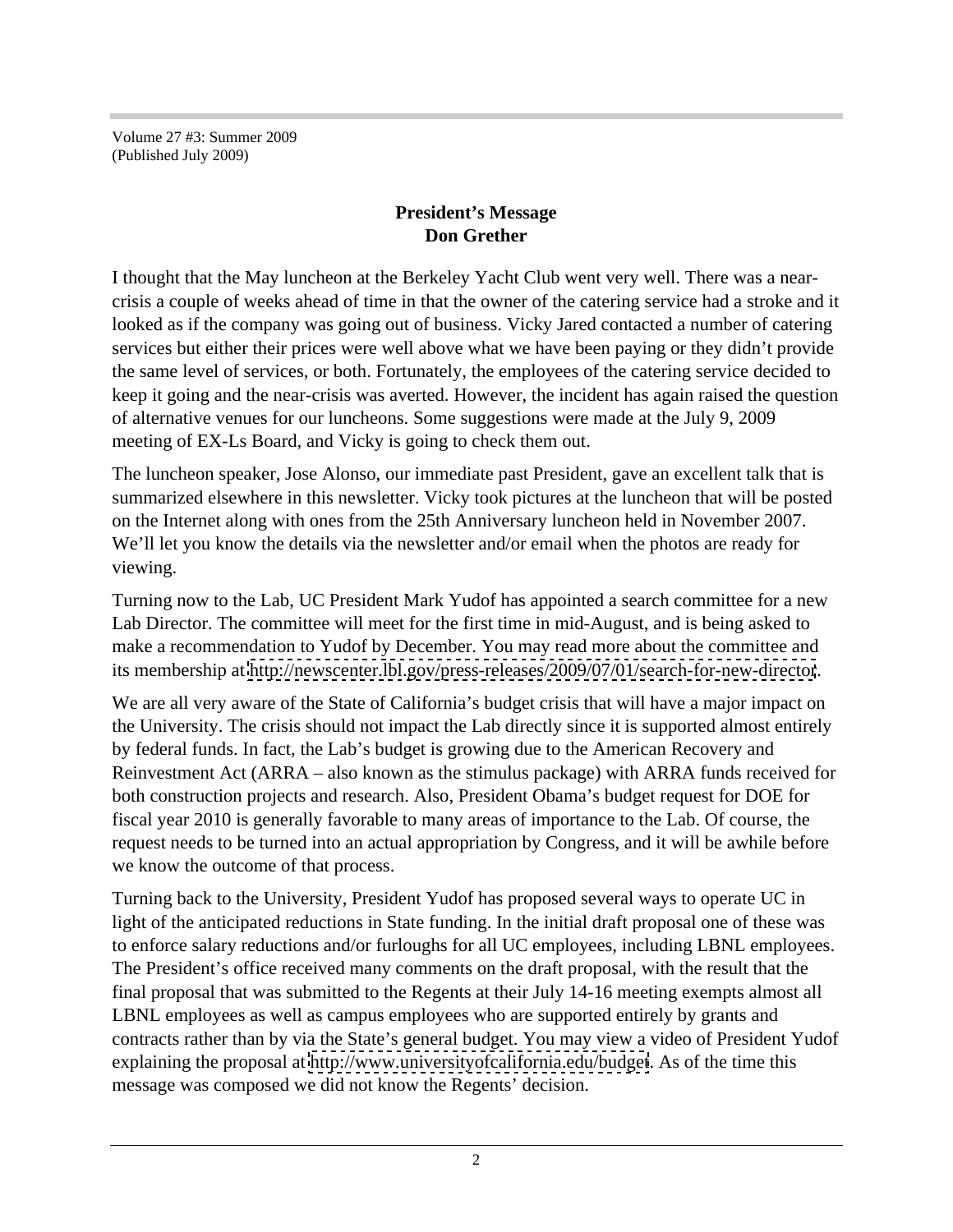

#### **2009 Summer Lunch**

- **Date: Thursday, August 20, 2009**
- Where: Spenger's  $\leftarrow \leftarrow \leftarrow \text{NOTE}$ : WE'RE AT SPENGER'S THIS MONTH **1919 Fourth Street, Berkeley**
- **Time: No-host Bar: 11:30 AM Lunch Served: 12:15 PM**
- **Speaker: Don Grether**

**Subject: Watch Out for the Baboons! Three weeks in a rain forest in Uganda**

- **Menu: Petrale sole (lunch salad) Shrimp Louis w/ 1000 Island dressing (clam chowder) Pork loin (lunch salad) Vegetarian menu of the day**
- **Cost: \$25 per person (PREPAID)**
- **Reservations: Please make checks payable to EX-Ls. Send to Vicky Jared 4849 John Muir Road Martinez, CA 94553**

**For regular mail, the reservation slip is on page 17. You may also reserve via e-mail to jaredrv01@aol.com, or telephone at 925-228-2145.**

**It is imperative that Vicky receive your reservations by August 17, 2009.**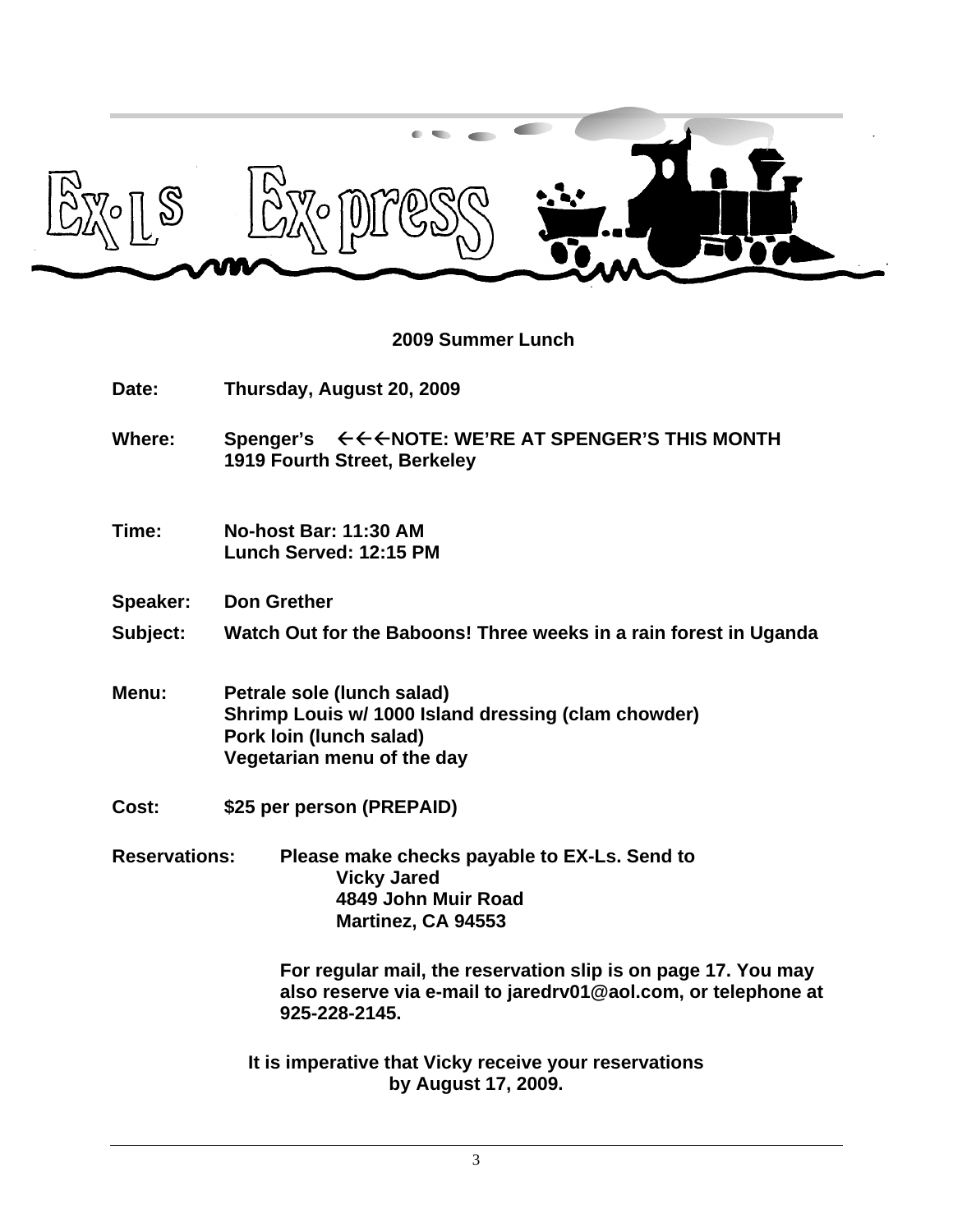#### **From our February & May Lunches**

*Reported by Rich Sextro:* Rather than provide a summary of Chris Somerville's talk, which was given several months ago, and since his work is evolving very rapidly, I have asked him for an update, which I hope to provide for the next newsletter.

The speaker for the May luncheon was Jose Alonso, who in addition to his duties as an LBNL retiree – and immediate past president of the Ex-Ls – is also director for the Sanford Underground Science and Engineering Lab (Sanford Lab). These latter activities were the basis for his talk on Life and Physics Underground. In the late 1870's, the Homestake mine started in the Black Hills of western South Dakota - stimulated, in part apparently, by field observations from George Armstrong Custer – but that's another story. One of the founding partners for the mine company was George Hearst – after whom the Heart Memorial Mining Building at UCB is named, thus providing another connection to UC and another story.

Until the end of 2001, Homestake was an active underground gold mining operation, with mining operations as deep as 8000 ft below ground and from which a total of 40 million ounces of gold was extracted. It was also the site for pioneering physics research in the mid-1960's by John Bahcall and Ray Davis, who used a tank located in a chamber at 4850 ft below ground and filled with 100,000 gallons of carbon tetrachloride to determine that the solar neutrino flux was only ~1/3 of that predicted by Bahcall's solar model (Davis shared the 2002 Nobel Prize in Physics for this work).

When mining ceased at the end of 2001, the underground de-watering pumps were left on, in part because of the interest in the physics community in developing a national underground lab at the site. However, the pumps were turned off in June 2003 and the deepest parts of the mine flooded. The State of South Dakota formed the SD Science and Technology Authority in 2004 with a mission to reopen the mine as a site for underground science. The donation of the mine to the state by the mine owners and a gift of \$70 million from South Dakota philanthropist T. Denny Sanford – along with \$35+ million from the state – were the drivers for the formation of Sanford Lab.

Jose's talk highlighted the brief history of Sanford Lab and described the immediate tasks at hand in preparing the mine for scientific activities. In 2007, the National Science Foundation selected Homstake as the site for a Deep Underground Science and Engineering Lab (DUSEL) proposal and by mid-2007, re-entry into the mine began. In March 2008, dewatering began, with Jose punching the 'start' button. Just days before his talk, the water pumping reached the 4850 ft. level, down from ~4530 ft. when dewatering started (at the end of June 2009, dewatering was approaching 5000 ft.). Fortunately, the mining operation left a fairly substantial water treatment facility for treating and releasing the water pumped from the mine. Reaching 4850 ft. is a significant achievement because this is the level where some of the first underground physics experiments will be conducted. Rehabilitation and additional infrastructure development has begin, focusing on the "Davis campus" (the cavern in which Ray Davis' tank was located).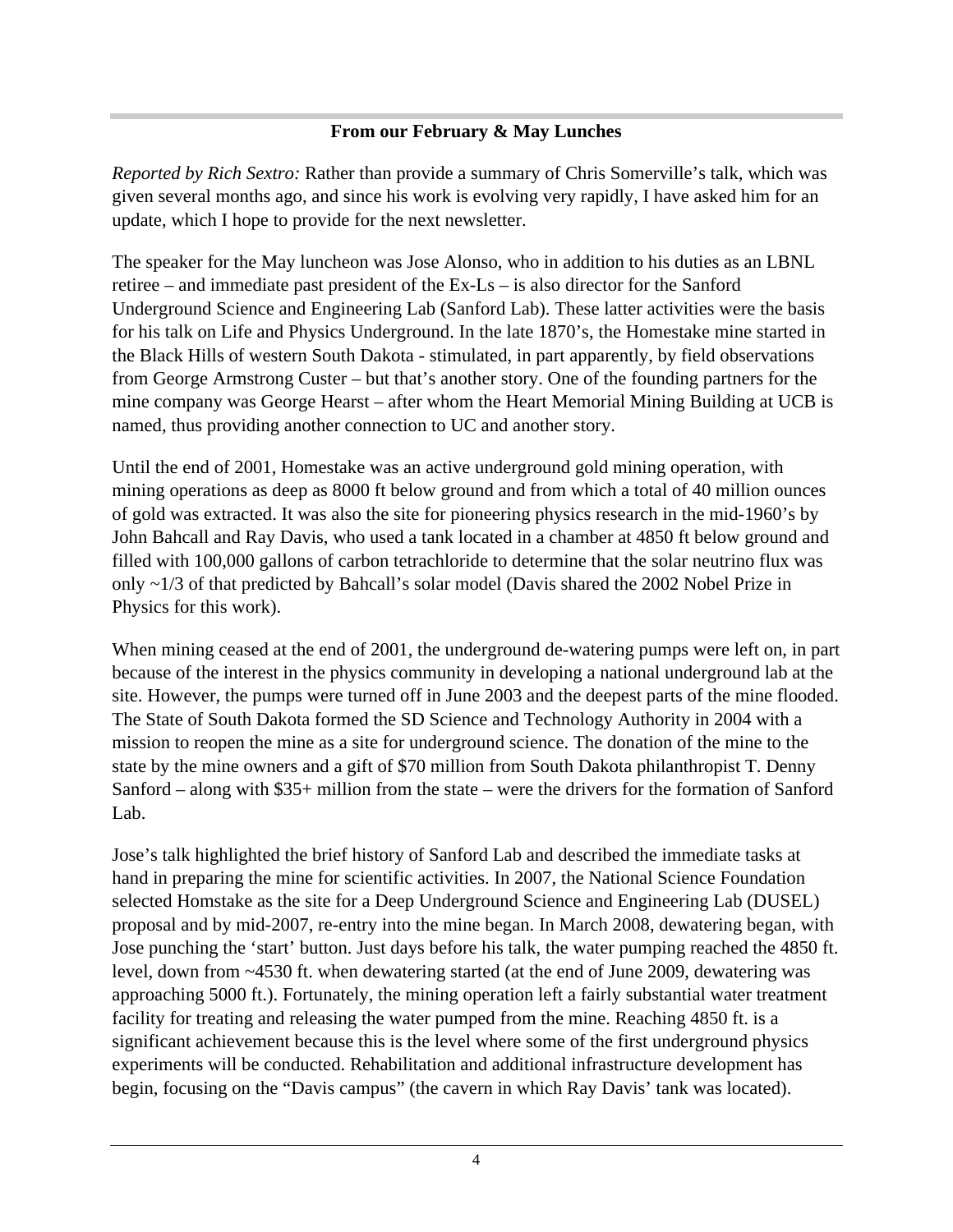Two 'early' physics experiments will be located at the Davis campus, the Large Underground Xenon (LUX) experiment designed to search for dark matter in the form of weakly interacting massive particles (Jose claims to have a T-shirt that says "Nerds searching for WIMPS") and Majorana, which is a neutrino-less double beta decay experiment. Another cavity will support a detector designed to detect neutrinos generated at FermiLab, ~900 miles away. These experiments are dependent upon the shielding from cosmic rays that the underground laboratory provides. At 4850 ft., the shielding depth is ~4000 meters of water equivalent (mwe), while for the deeper reaches of DUSEL, it is projected to be 7200 mwe. These can be compared with the shielding depths at two of the other underground labs, the Sudbury (Ontario) Neutrino Observatory at 6000 mwe (currently the deepest) and at Gran Sasso in Italy at ~3000 mwe.

Jose also described some of the current science activities already in place at Sanford Lab, including geophysics and hydrology experiments being conducted by several universities, including UCB. There is also quite a bit of interest in underground microbiology, which is the basis of some current research at the 2000 ft. level, as well as ideas for proposals in LBNL's Earth Sciences Division.

In addition to the current focus on rehabilitating the mine infrastructure to support the current science proposals, Sanford Lab is providing support to the consortium developing the DUSEL proposals for NSF. That consortium is led by Kevin Lesko of LBNL's Nuclear Science Division; NSF is expected to make funding decisions in 2011. In the meantime, Jose is racking up the frequent flier miles, learning to use a miner's hardhat and light and generally adjusting to life underground. Its not clear when he will really retire….

#### *Luncheon Attendees:*

Bob Avery **Example 2018** guest Vonnie Gurgin Richard McDonald Jose & Carol Alonso & Ed & Polly Fleischer Doug McWilliams Dick Baker Don & Becky Grether Winnie Baker Connie & Ed Grondona Victor & Nancy Montoya Edward & Mildred Bennett Jim Haley Mack & Ann Morgan Gene & Myrna Binnall **Marty Heckman** Marty Morimoto & guest Bob Birge Mako Nakae Ingeborg Henle Mako Nakae Kay Bristol Paul & Nancy Henrickson Rolf Muller Jerry Bucher Geores & Katie Buttner-<br>
Diana & Clifford Hopper Rollie Otto Patrick Cullinane **Solution** Vicky Jared **Converse Convey Peters** Convex Peters Convex Peters Convex Peters Convex Peters Convex Peters Convex Peters Convex Peters Convex Peters Convex Peters Convex Peters Convex Peters Co Per & Eleanor Dahl <br>
Janis & Ned Dairiki<br>
Iohn & Ann Kadyk<br>
Senta Pugh. Janis & Ned Dairiki Senta Pugh-Chamberlain Tom Downs & guests Bernard &

guest Jeanette Trudy Forte Bob Miller Ibargoyen [Jose was Donald & Bert Miller & the speaker] Bill Gilbert Clevenger Egon Hoyer Fred Perry Genevieve Dreyfus & John & Barbara Lax Ed & Polly Fleischer Trudy Forte Bob Miller Bob Fulton **Bob Fulton** Donald & Bert Miller & Jim Haley Harry Heckman **Marty Morimoto & guest** Ingeborg Henle Paul & Nancy Henrickson Rolf Muller Winnie Heppler **Torlief Myhrer** Egon Hoyer Fred Perry Vicky Jared Conway Peterson A. David Johnson John & Ann Kadyk Donald Landis and  $\&$  guests Bernard  $\&$ Bud Larsh **Example 2018** Margaret Harvey

guest Vonnie Gurgin John & Barbara Lax Richard McDonald Doug McWilliams Bob Miller guest Ed Lofgren Ken Mirk Mack & Ann Morgan Mako Nakae Rolf Muller Torlief Myhrer Rollie Otto Fred Perry Mike Press Margaret Harvey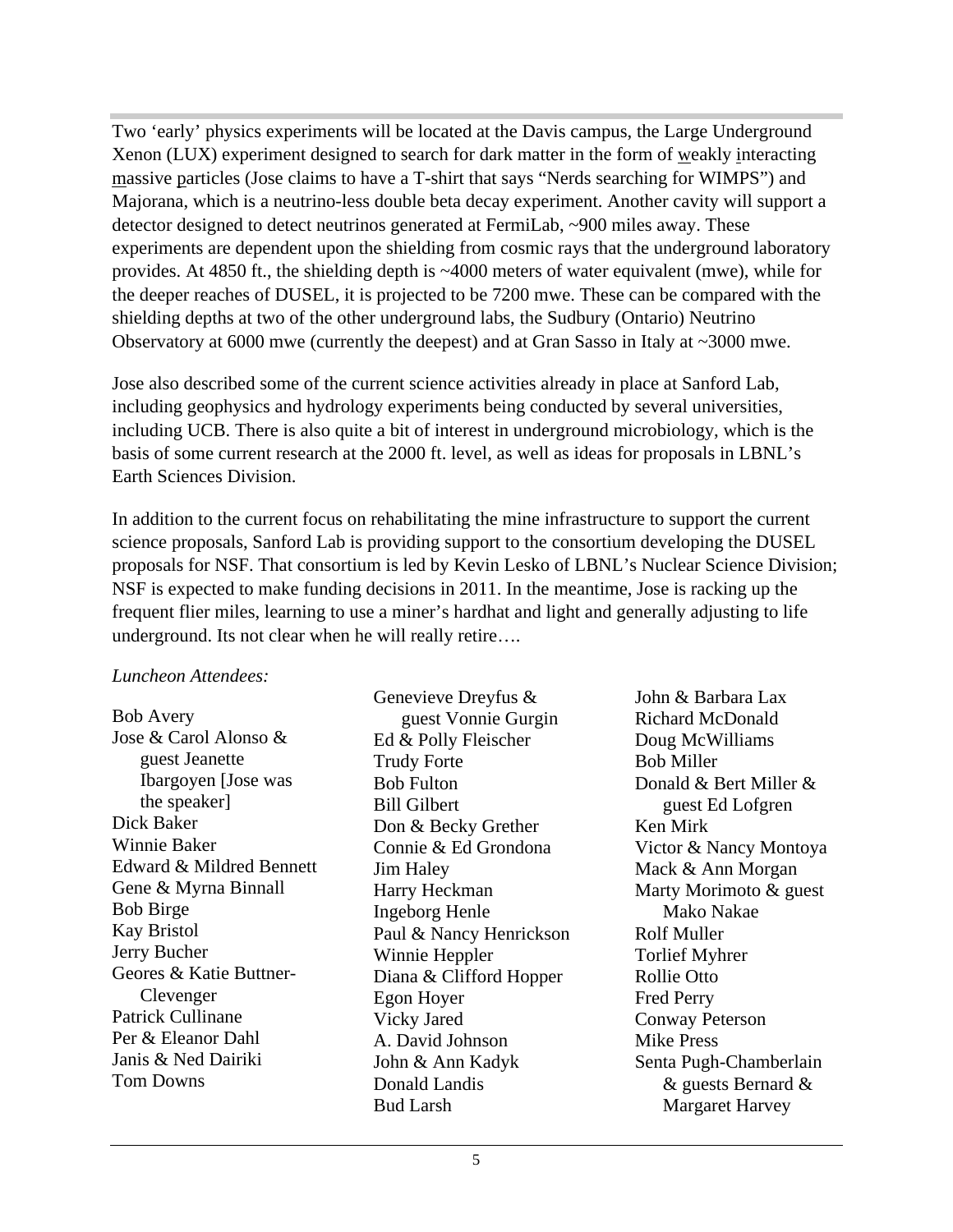Sig & Cindy Rogers Ben Shuey Ben Ralph Thomas Andy Sessler Robbie & Mary Smits Rich Sextro **Example 3 Sextro Example 3 Sextro Example 3 Sextro Example 3 Sextro Example 3 Sextro Example 3 Sextro Example 4 Sextro Example 4 Sextro Example 4 Sextro Example 4 Sextro Example 4 Sextro Example 4 Sextro Examp** George & Reni Shalimoff Dave & Sally Stevens Allan Zalkin Brenda Shank

Claire Shigley Clyde Taylor Ben Shuey **Example 18 Ralph Thomas** Ralph Thomas Karen Springsteen Dick Wolgast Dave & Sally Stevens Jack Tanabe Clyde Taylor

Ralph Thomas Grace & Ron Walpole Dick Wolgast Allan Zalkin Jon Zbasnik

#### **Editor's Note**

The peripatetic seminar is a well-established academic tradition; your Board of Directors has decided to follow that tradition for at least another quarter: Our October meeting will be in Room 3075 in Building 90, October 8, at 3:00 (see the calendar on the back cover). If you are planning a trip to Tunisia any time soon, I recommend you read Andy's Excellent Adventure further on in this newsletter. Remember to let me know if you would prefer to receive the newsletter electronically, in either Word or PDF format. If you have comments on the newsletter in general, or suggestions for articles, you can contact me at david\_stevens@comcast.net, at 1107 Amador Ave, Berkeley 94707, or 510-524-2904. // dfs

#### **News of our members**

**Doug McWilliams** is in the Baseball Hall of Fame! He writes "I continued my work with Major League Baseball for many years after retiring from the Lab. Two years ago the National Baseball Hall of Fame accepted my life's work in "Baseball Photography" – more than 30K negatives and prints. I'm almost ready to deliver them after a lot of work putting images in order and identifying the images.

"My second interest is museum curating, and working with their photo collections. On May 23rd an exhibit on the old Pacific Coast Baseball League goes up for six months at the International Terminal of the San Francisco Airport. It covers 1903 to 1957: 250 items with many original uniforms."

**Claire Shigley** asked about the impact of the L'Aquila quake on the Gran Sasso national laboratory in Italy. **Jose Alonso** sent us the following report: "In the discussion following my talk at the last luncheon (May 21), brief mention was made of the large Italian underground lab at Gran Sasso. On April 6th a large earthquake struck the area, causing severe damage to many of the towns in the Abruzzo Valley region. Hardest hit was the town of L'Aquila, with around 10,000 buildings severely damaged, resulting in around 300 fatalities. A thorough account can be seen at [http://en.wikipedia.org/wiki/2009\\_L'Aquila\\_earthquake](http://en.wikipedia.org/wiki/2009_L�Aquila_earthquake). The Gran Sasso laboratory is just a few miles from L'Aquila, and also very close to the quake epicenter.

"We were very concerned about our colleagues, and a phone call with Eugenio Coccia, Director of Gran Sasso a few days after the earthquake provided us with the good news that the laboratory itself had been unaffected, and all personnel had suffered at most minor injuries. The laboratory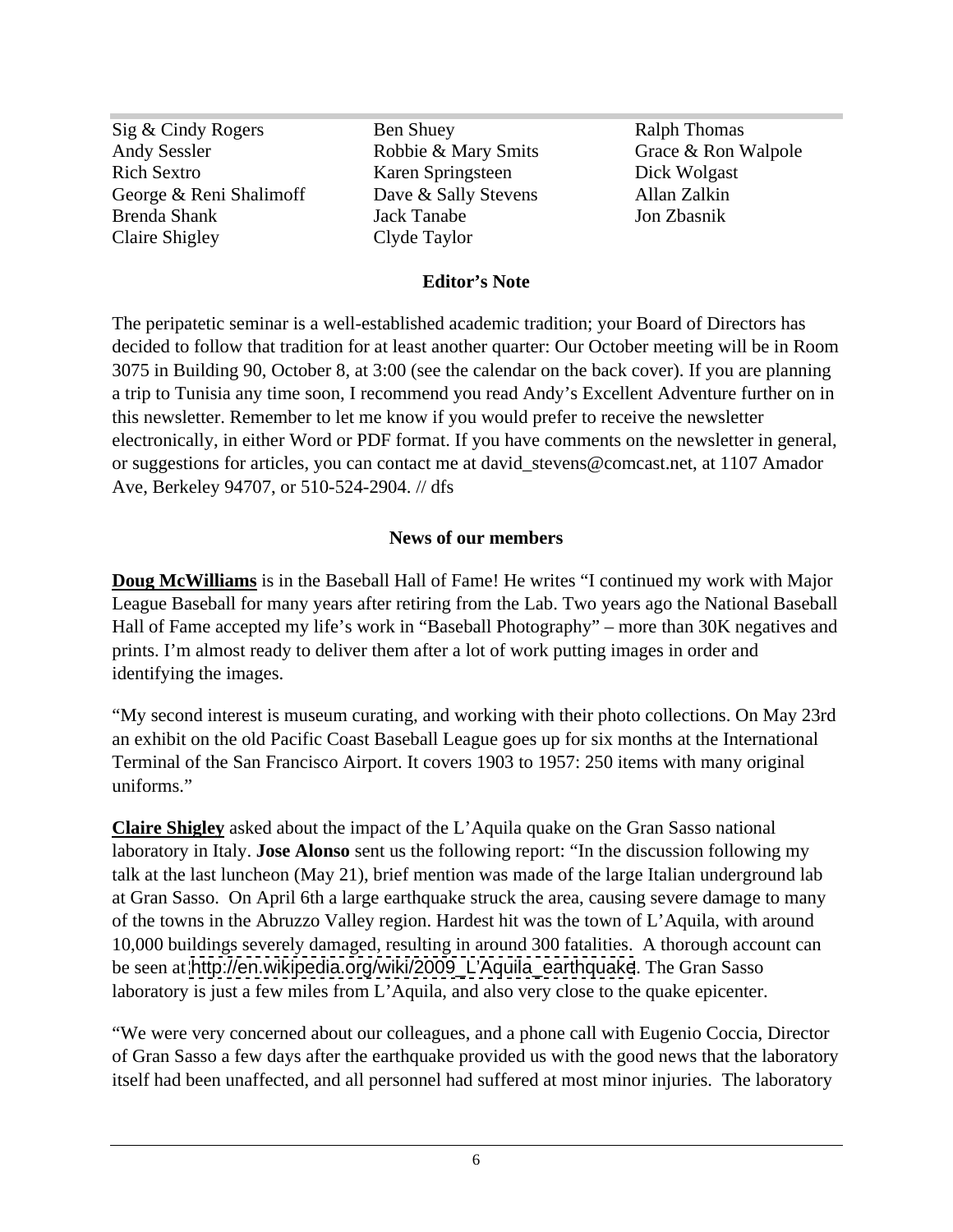remained closed for several days while a thorough safety assessment was performed, but in the end received a clean bill of health.

"The biggest problem for the lab was that the majority of its staff live in L'Aquila, and many had lost their homes. Even if a house had not collapsed in the main quake, the severe aftershocks that occurred in the following weeks posed the risk that a building, weakened by the main quake might then collapse. As a result, most of the town remained closed for many months; in fact, areas are still closed. Staff members had to live in tent cities, or with friends or relatives and faced long commutes. Though the Lab is now open again and fully operational, the aftermath for its staff will remain for a long time to come while rebuilding occurs.

"Our best wishes have gone out to all of our colleagues there."

**Dave and Sally Stevens** are back from an extended (nearly six weeks) trip in and around Great Britain and Ireland, and can report that sun makes travel there vastly more comfortable than the usual weather in that area. You will undoubtedly hear more about this trip in a future issue of the *EX-Press*.

-----------------------

Note from the Editor: We do not object to the anonymous expression of thoughts and opinions on the notepads we distribute at the luncheons, and we discuss them at our board meetings, but beginning with this issue of the newsletter we decline to publish them. On the other hand, we really do want to hear what you are doing, and are willing – nay, eager – to publish almost any signed contribution.

# **Keeping Up with the Lab**

Principal sources: <http://newscenter.lbl.gov/> & <http://berkeleylabreport.blogspot.com/>

**Bye-bye Bevatron**: Lawrence Berkeley National Laboratory's Bevatron, built by the Atomic Energy Commission—the forerunner of the Department of Energy—in the early 1950s, is slowly being demolished thanks to \$74 million of stimulus funding. It is expected that by 2011, all traces of it will be gone.

**Higgs still in hiding**: The BaBar collaboration submitted two papers to Physical Review Letters last month, both searching for the hypothetical light-mass Higgs boson, the particle suspected of giving objects their mass. While the Large Hadron Collider at CERN will search for a heavy mass Higgs that lies outside the BaBar experiment's energy range, other theories predict another, lighter Higgs within BaBar's reach. Both papers found no evidence of a low-mass Higgs in the BaBar data set.

**Pocket accelerators**? Giant particle accelerators like the Large Hadron Collider (LHC) have become the poster children for big science. These gargantuan structures hurl particles at velocities close to the speed of light, in the hopes of uncovering the most basic constituents of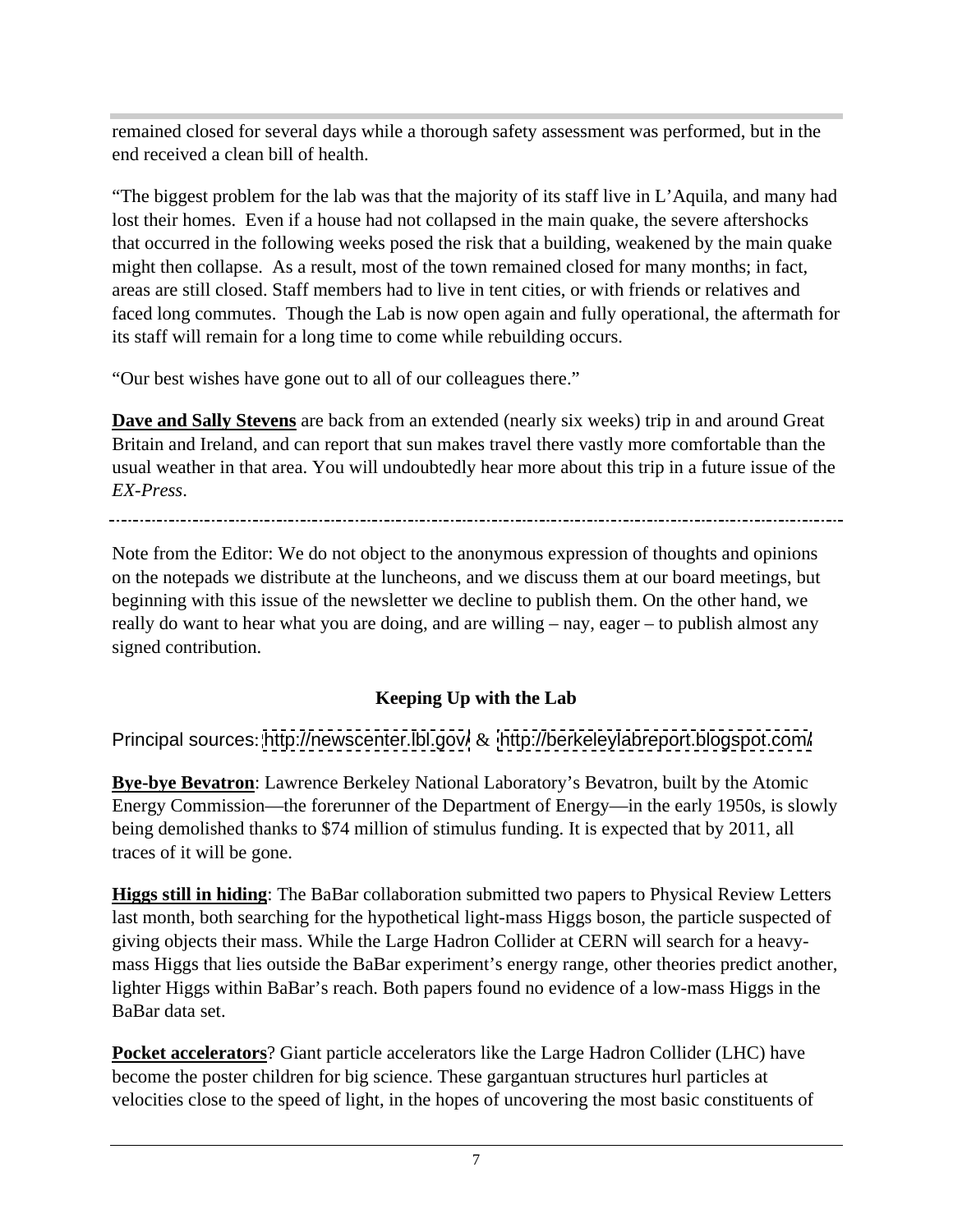matter and energy. But when Wim Leemans gets his way, particle accelerators will be just another piece of lab equipment, no more obtrusive than a gene sequencer or a desktop printer. Leemans heads up the BELLA program at Lawrence Berkeley National Laboratory, where researchers are figuring out how to accelerate particles over inches, not miles. Now, armed with new funding, the BELLA team looks to pack even more punch into a small space.

**Getting down and dirty**: Eight years after the Homestake gold mine here was shut down, Lead, SD, is fashioning an unlikely economic-stimulus plan from the warren of tunnels the miners left behind. This past week, the mine was rechristened the Sanford Underground Laboratory at Homestake. The event celebrated the first steps toward transforming the mine into a place for scientists to hunt for fundamental particles difficult to find on the earth's surface. After working in underground labs in Canada and Japan, Berkeley Lab physicist Kevin Lesko sees Homestake as a way to make the U.S. the center of the underground physics world.

**Long-term memory**: A memory technology to beat all memory technologies has been developed by the Lawrence Berkeley National Laboratory and the University of California, Berkeley. "The shuttle memory has information density as high as one trillion bits per square inch and thermodynamic stability in excess of one billion years," says project leader Alex Zettl.

**Renewal for Old Town**? Berkeley Lab has applied for \$45 million in federal stimulus funding for demolition and remediation of Old Town and to prepare it for construction.

# **Legislative and University matters with potential impact on retirees**

#### 1. Governance of the University of California

Two issues with respect to the governance of UC have arisen in recent months. The first, as previously reported, was an initiative constitutional amendment proposing that the governance of UC pension and retirement systems be transferred from the Regents to a to-be-created board of trustees. The second was a legislative constitutional amendment, raised in both the Assembly and the State Senate, proposing that all governance of UC be subject to direct regulation by the State Legislature. Both of these issues are currently inactive, but in the current climate of economic uncertainty and political maneuvering it is not unreasonable to expect one or both of them to be reactivated. Should this happen, we shall try to keep you informed.

#### 2. Public service pensions

In this area, too, there have been two proposals for initiative constitutional amendments that would have a direct impact on PERS retirees (as well as teachers, fire fighters, and others in public-service area): the first would have allowed the state to renegotiate benefits for vested employees and retirees, and the second – which might be interpreted to apply to UCRS as well – would impose "additional, annual taxes on California residents who receive income in excess of \$40,000 from pension distributions, social security, and the cash value of health care benefits."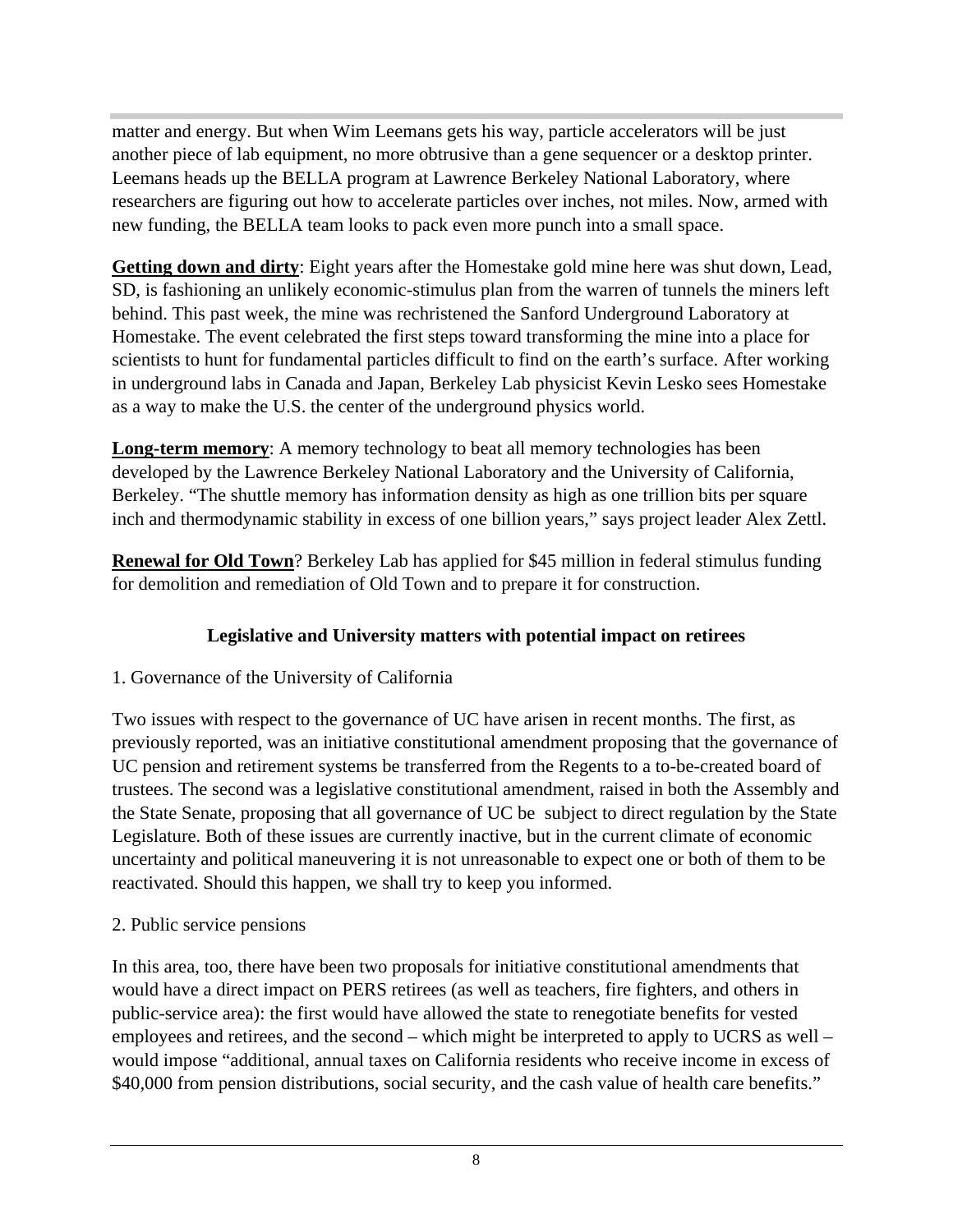The first of these (renegotiation) failed to gain enough signatures to qualify for a ballot, but the second (increased pension taxes) is still in circulation. It is initiative 1360 (09-006) "Tax on pension distributions and health care benefits"; please read it carefully before you act if you are asked to sign it or it appears on the ballot next June.

You can follow the progress of all proposed amendments on the (state) Secretary of State's website, [www.sos.ca.gov;](http://www.sos.ca.gov;) click on "Ballot Measures" under the "Elections" heading.

3. UCOP Post-Employment Benefits Task Force

The Office of the President has created a task force to develop a comprehensive long-term approach to UC obligations for post-employment benefits. The task force consists of a Steering Committee and a Work Group with representation from a "cross-section of UC stakeholders" (both Marian Gade, chair of CUCRA, and Charles Hess, chair of CUCEA, are members of the Work Group). [There are no LBNL representatives in either group. //ed] Its purview includes funding, benefits policy, and benefits design. The task force plans to hold a number of listening sessions at UC locations in the fall.

# **Medical Screening Program**

The DOE medical screening program for former workers at DOE national laboratories has been expanded to include LBNL. To be eligible to participate, individuals must have worked at one of the Labs for one year or more of cumulative time, or have worked around beryllium or in construction or maintenance for any period of time. The purpose of the screening program is to offer medical evaluations to former Lab workers who suspect they may have been exposed to harmful substances and want to find out more about their health status. The process consists of:

- 1) a private interview conducted with a program staff member;
- 2) a medical exam, with tests based on potential occupational exposures, held at a Kaiser Permanente Occupational Medicine Clinic;
- 3) a complete set of screening results, including a summary letter with recommendations, sent directly to participants.

For more information, contact Elisa Rossetti, MPH, Program Manager, at 925-551-7844 or tollfree at 1-800-460-0628, or check out the program website at [www.bu.edu/formerworker](http://www.bu.edu/formerworker).

# **From the Berkeley Retirement Center Patrick Cullinane**

Fidelity Retirement Services: The Retirement Center has initiated a partnership with Fidelity Retirement Services to provide investment education for retirees. The first session was in late July and concentrated on how to interface with your on-line accounts at netbenefits.fidelity.com. We hope the mutual schedules of the Center and the Newsletter will allow us to provide timely notice of future sessions. In the meantime,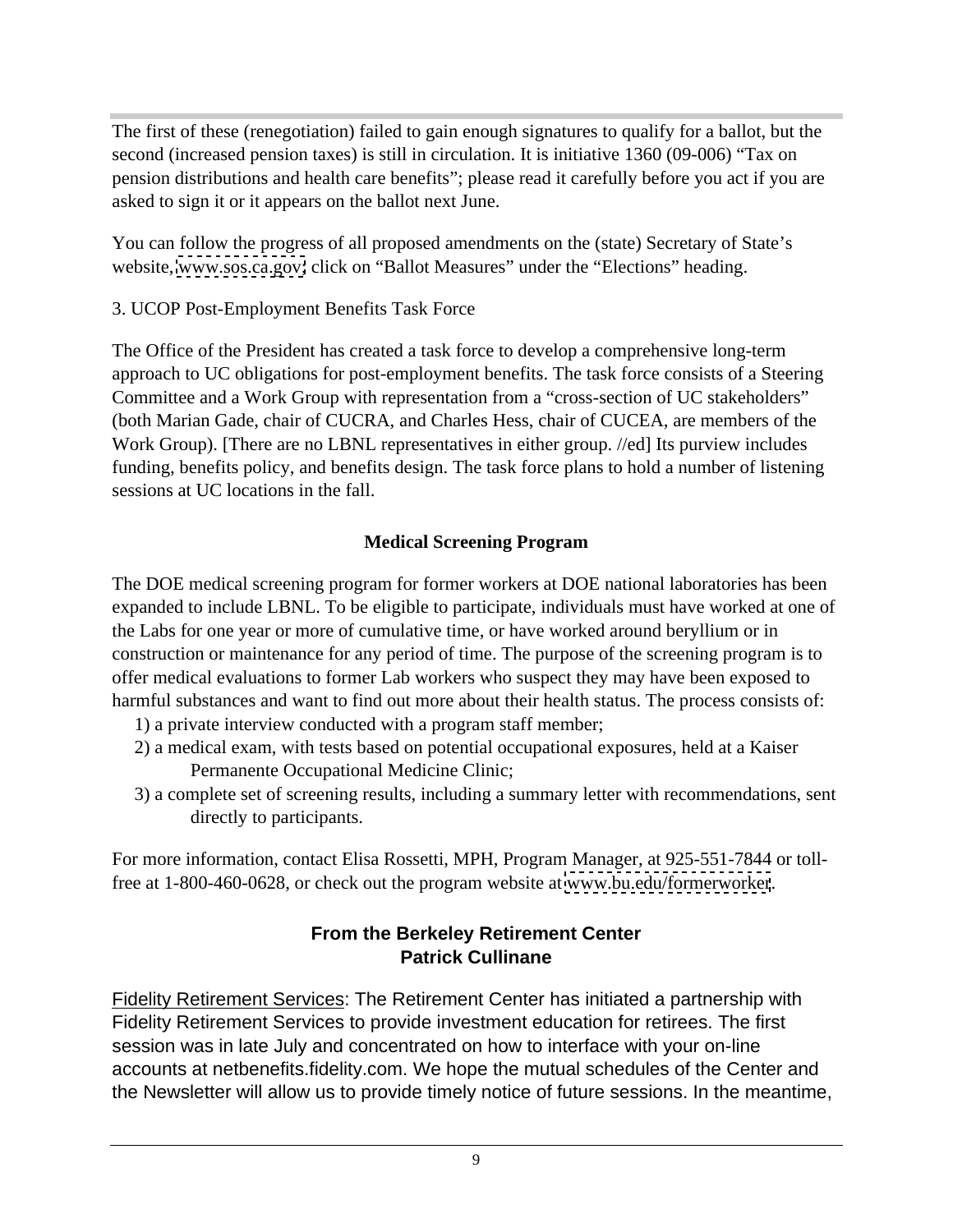you can contact the center directly to ask about this – or any other programs – and request that you be added to their announcement list.

New ID cards: If you haven't gotten your new Retirement Center ID card, valid through June 20, 2012, you may get one by applying in person (at 1925 Walnut St., Berkeley), by phone (510-642-5461), or by e-mail (ucbrc@berkeley.edu). A current ID card is required to access most BRC services, including Learning in Retirement, insurance counseling, access to the Scholar's Workstation, and the Art Museum.

Art Museum tour and tea: Friday August 7 2pm-4pm

Can art inspire conservation? Can conservation inspire art?

Human/Nature: Artists Respond to a Changing Planet began six years ago in the form of these questions, triggering an unusual collaboration and an extraordinary and circuitous journey. BAM/PFA, in partnership with the Museum of Contemporary Art-San Diego (MCASD) and the International Conservation Organization commissioned eight of the world's most thoughtful and innovative artists to travel to UNESCO-designated World Heritage sites and to create new works of art in response to their experiences there. The contract of the contract of the contract of the contract of the contract of the contract of the contract of the contract of the contract of the contract of the contract of the contract of the contract of the con

Attendees are invited to enjoy a light tea after the tour. Contact the Center at ucbrc@berkeley.edu or by phone at 510.642.5461 to register.

Website: More information on Retirement Center programs can be found at <http://thecenter.berkeley.edu>.

### **Trip Reports 1: France: Bob & Barbara's Best Bathroom Barge Trip Bob Birge**

Our memorable trip to France in the fall of 2008 was a nice blend of daily challenges and rewards. We were inspired to share some of these with you, in the hopes you'll learn what to expect if you go – or perhaps just enjoy the experience vicariously.

To get to Southern France from SF, we started with a 4 AM shuttle bus from our motel near the airport to catch a 6:30 AM plane to Paris via Philadelphia. Luckily we were able to avoid waiting for an hour in the tourist class line because we had an upgrade on the overnight section from Philadelphia to Paris and so we were allowed to go into the first class line. Arriving in Paris at 2 AM SF time, we wandered about helplessly for some time, until we finally found out it was necessary to catch an airport train to a different terminal. From there we caught the TGV (*très grande vitesse*, or very high speed) train to Montpellier on the south coast of France.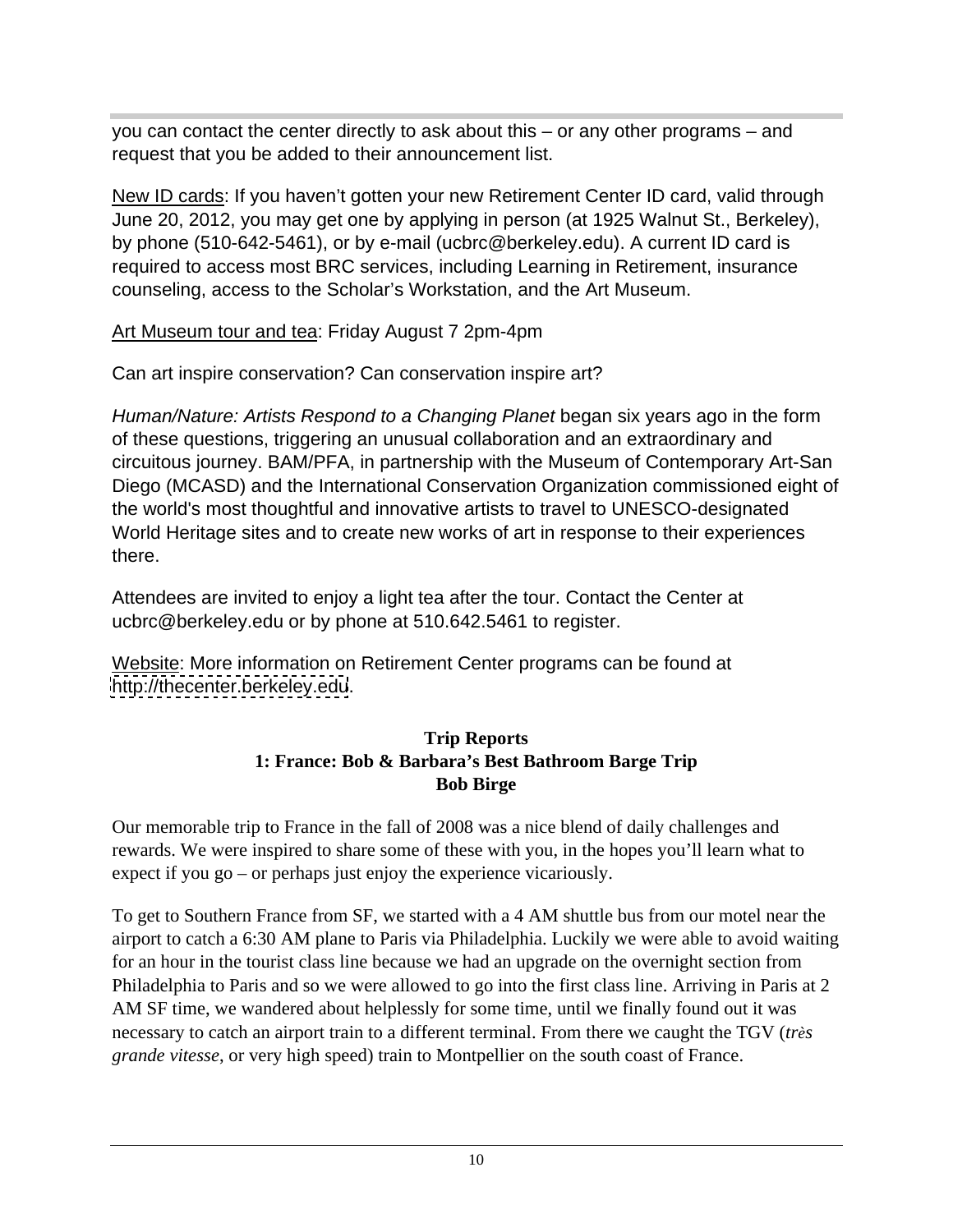We nearly missed the TGV because we didn't know we needed a stamp on our train tickets to board the train, and it was only because we met another member of our group who pushed us to the front of a long line – much to the displeasure of those still in line – that we were able to get on. It sure would be nice to know all of this before arriving!

The TGV is amazing; it is possible to walk down the aisle of the train going 180 miles per hour without falling over (unlike on the Amtrak train we'd been on recently that was unsteady and bumpy while going only 75 mph). We wandered into the next car to get a bite of lunch, *croque monsieur* and a cup of soup from a quick lunch counter.

Getting off the TGV is as much of a challenge as it had been getting on; the train waits only very briefly at each station, so the stronger members of our group formed a line and handed down all the luggage in record time.

We spent two nights in Montpellier. Although the hotel in Montpellier was only a few blocks from the station, we elected to take a taxi with another couple to avoid dragging heavy bags. After driving many blocks we realized we were going in the wrong direction and found out that the driver thought we were going to a similarly-named hotel in a local suburb! Once that was rectified, we went back towards the hotel and then the driver had to pull out a card and use it to open a gate in the street leading to the hotel neighborhood.

The next night, we met the people who would be our traveling companions for the next two weeks. What an eclectic group it was: five other couples, including folks from Ohio, Oregon, and California. For the most part, they were real "foodies" and good conversationalists. We talked about politics, election campaigns, social and philosophical issues, and recipes, among other topics. We even found out what Sudoku was (we're still working on completing an entire puzzle one of these days). Our director started some fascinating dinner table discussions by asking us such questions as "What in your life has been your greatest accomplishment?" There were lots of laughs, some almost tears, and many shared experiences.

On the third day, we boarded the two barges that would be our home for the next six days. We then sailed along a canal that ran alongside the Mediterranean Sea. There were eight people on our barge, *L'Étoile*, and five (with the tour guide) on the other, *Caroline*. Each couple had a small cabin, and ours was special: It was the only one with single beds rather than a double. Here's the story of how we got it: About a week before the trip, we were all asked to submit our names to a lottery to determine which couple would get it. Everyone else refrained from entering their names and so we lost by default – but got lots of gratitude from the group. The beds were so narrow that to turn over without falling out was a major effort. The space between the bed and the nearby wall was less than a foot, so putting on socks and shoes became a contortionist's nightmare. **But in our small bathroom the shower was enclosed by a cylindrical glass enclosure, keeping the water away from the toilet and sink! The other cabins had king or queen size beds but their showers watered down everything in the bathroom! So perhaps we won after all.**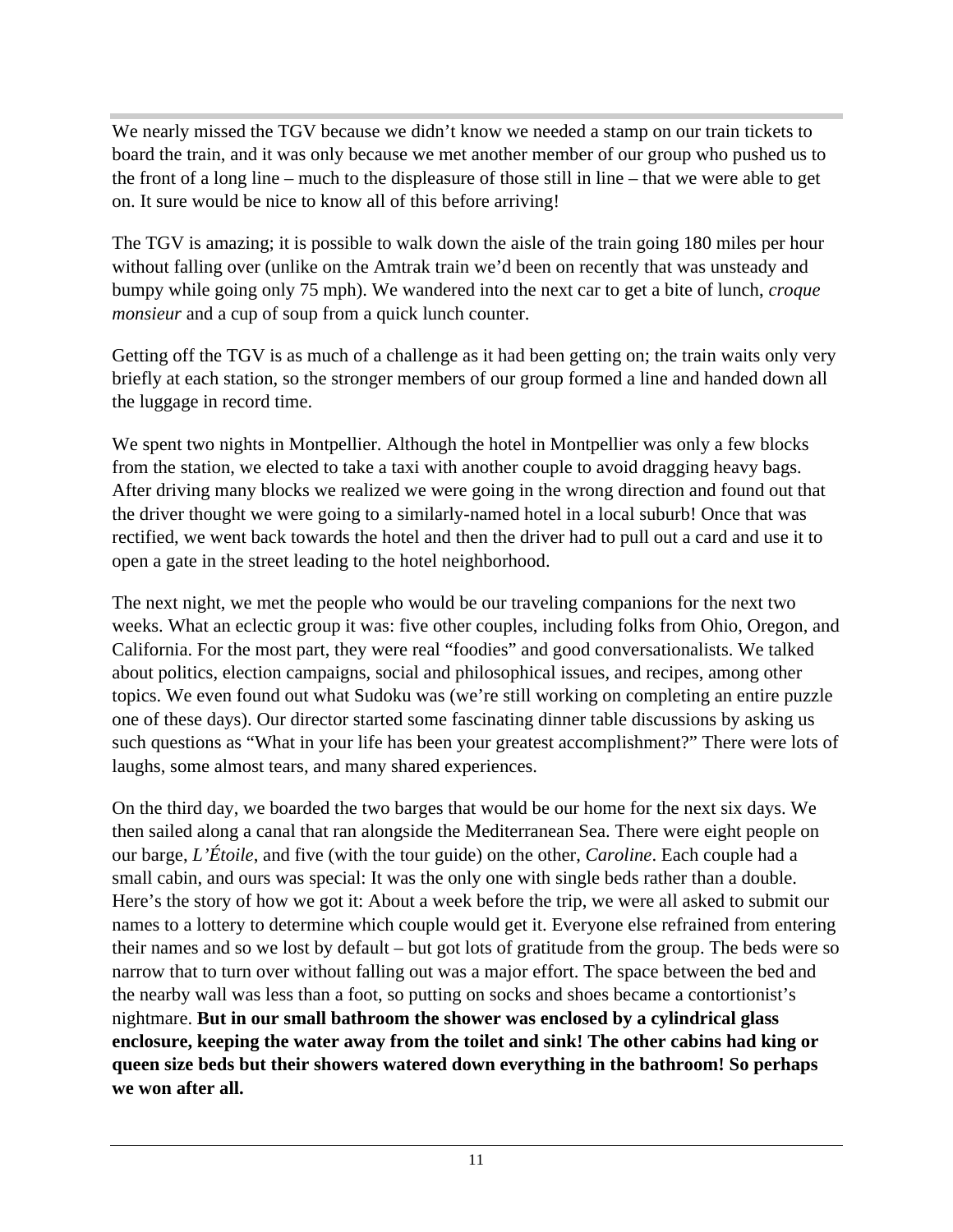This was definitely a foodie's tour. Our woman skipper, who owned the boat, was a gourmet cook. Our tour guide had worked as a chef in SF making dinners for wealthy clients. Our meals were superb. The two barges moved along the canals together and tied up alongside each other when we stopped for the night. At dinner we all ate together in *L'Étoile*. Breakfast included several pastries bought that morning at local shops, with homemade jams, juices, coffees, yogurts, cereals, and other delicacies. One night we stopped in a local village and bought six dozen oysters which we ate on board either raw or barbecued.

Our boat brought us back near Montpellier in time for an afternoon cooking lesson, in French, at a famous three-star restaurant. Only two of us in the group spoke French, but we were not much in demand because the chef used enough gestures to explain what he was doing. The trip continued with visits to small villages in the area over the next four days. We stopped at Aigue Mortes and Arles, and ended near Avignon, where we took the TGV back to Paris.

At the Paris station, a porter came by with a baggage cart and offered to take our bags to the taxi stand. Our fellow passengers were worried that we might lose our bags, but on the contrary, when we reached the long line waiting for a taxi our porter knew some of the drivers and managed to flag one down without our having to wait in line.

Our adventures and excursions in Paris were numerous and exhilarating. We took fascinating walks along the west bank of the Seine, enjoying the artists and street vendors, visited museums, and the Jardin Tuilleries, with its gorgeous fountains and flowers. One night we went to a concert at the beautiful Sainte Chapelle; there, due to the kindness of an usher, we were led to an elevator that bypasses the winding stairway to the beautiful stained glass windows upstairs.

We continued to eat well in Paris. I had made reservations for three restaurants before leaving home. (Note to the wise: If using email to make reservations, it is advisable to write in French. Otherwise you often don't get a reply.) One night we had dinner at Le Dôme, specializing in fresh fish. Fresh indeed, as Barbara discovered, evidenced by a tiny crab still moving on her plate.

Our last night in Paris we first had cocktails at one of our group member's elegant penthouse. Breathtaking views including the Notre Dame, the Eiffel Tower and the Arc de Triomphe. Then out with our whole group for dinner and fond farewells as we were all departing the next morning.

Coming home, we traveled by tourist class – but with our good memories and our own beds to greet us, it wasn't so bad.

# **2: Andy's Excellent Adventure: Tunisia Andy Sessler**

Our Tunisian adventure actually began in Sicily, where I had been for a workshop. Sicily is a wonderful place: If you want to see Roman tiles, don't go to Rome (although there are some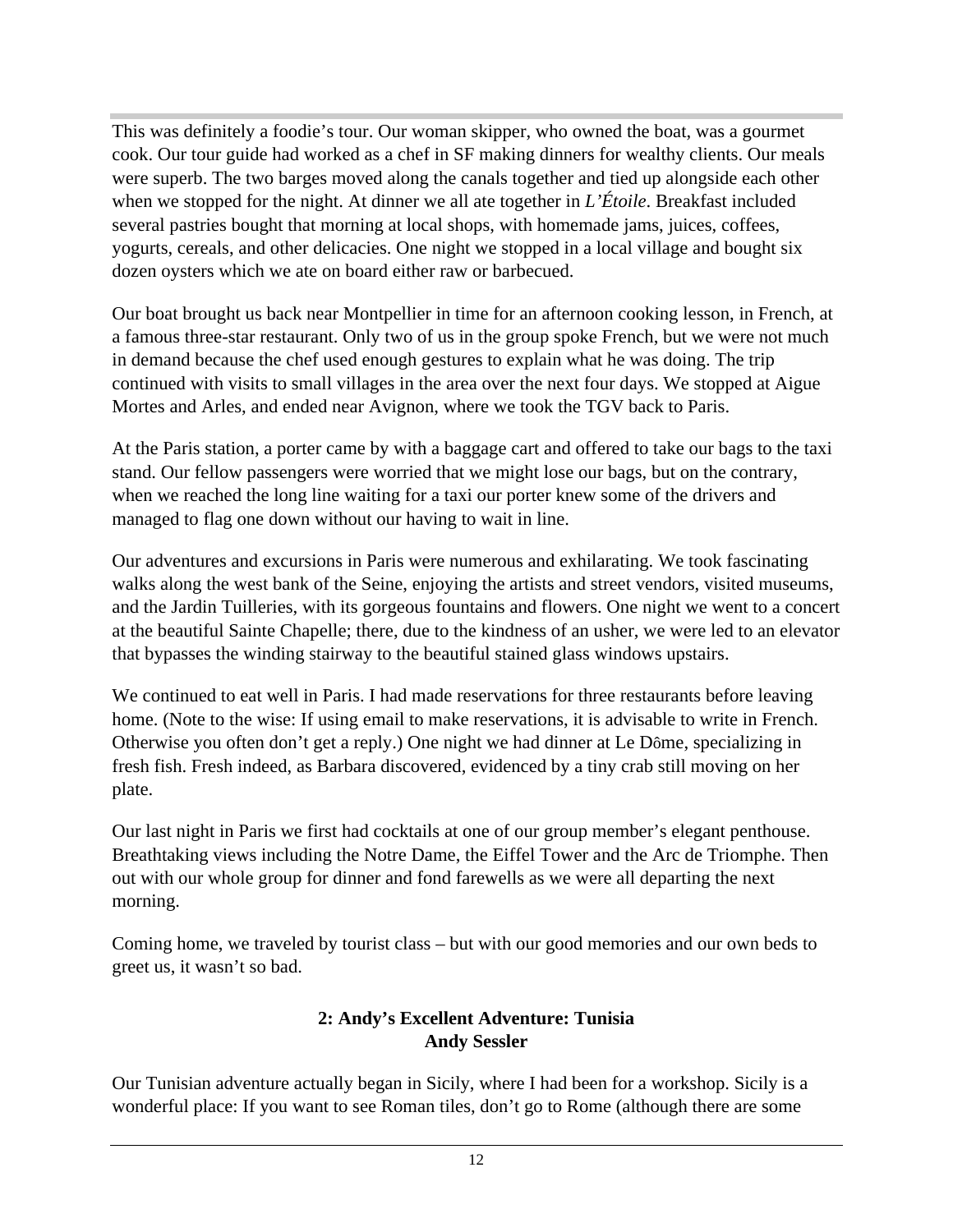good mosaics in the ancient seaport of Ostia Antica), but go to the Imperial Villa, near Piazza Armerina. If you want to see Greek temples don't go to Athens (although the Parthenon is quite something to see), but go to Segesta, Sicily, to see a wonderful temple and then to Agrigento in Sicily or Ephesus in Turkey where there are much more extensive Greek cities than you would find anywhere in Greece. If you want to see one of the world's most beautiful cathedrals (fantastic mosaics; a combination of Arabic designs and Christian motifs) go to Palermo. And, of course, there is ever-smoking Mount Etna. And Tunisia is just a ferry ride away.

Actually, I had been in Tunisia once before, but that was, first of all, long ago and, secondly, by accident. We were on sabbatical, at CERN in Switzerland, 1966 to 1967, and I was assigned the task of finding us, for Christmas week, some ski arrangements. Well, I was busy doing physics and by the time I got around to thinking about the vacation all the places were full. In desperation I asked a travel agent for a suggestion. "Why not go to Tunisia?" was the reply. "It is cheap to stay there, it is an inexpensive country, the government is sponsoring tourism, and, furthermore, it isn't far away". The family – to a person – thought this was a really bad idea. But we went, and had a hotel/motel room that had nothing but a sandy beach between us and the sea. At the end of the week I was ready to return to work, but the family was so-enjoying that we stayed on another week. Well, they enjoyed the hotel and the food (French influence) and some Moslem families with which they had become friendly, communicating in French, the second language for all parties. Friendship even extended to having dinner at their place and the wives performing belly dances for my wife (in exchange for her doing some modern dance movements). No men of course; belly dances are only for husbands.

This time our intention was to go and see a bit of what was once Phoenicia, and, especially, to explore the ruins at Carthage. So, the day after my Workshop, May 2, we took the ferry across to Africa (about a ten hour ride). Leaving Palermo, passengers are told to arrive 2 hours before departure, which we did: 9:30 AM. Getting a ticket, as a result of a web reservation, was easy and fast. However, then we had to get through Italian passport control. Well, the office didn't open for another two hours and then it took an hour to get perhaps 50 people through. There was a long line, much "cutting of the line" and an official who took forever to look at the passport, compare it with a list of passengers, and then give a BIG stamp. All that would have been the cause of our missing the boat, except that the boat was two hours late leaving (engine trouble).

The ferry is very comfortable (a bar, a sun deck, electronic games, and a cafeteria) and we had a pleasant trip (quiet waters). We arrived in Tunis, which is the main city in Tunisia, at about 11 PM after an all-day ferry ride.

The first day, rather than taking a tour, we found, and learned how to get a ticket, and rode, the local railroad (suburban line; only about \$1.50 per person) out to the Hannibal-Carthage stop. (You will remember how, during the second Punic War, the famed Phoenician general Hannibal led an army with elephants through Spain and then into Italy, by crossing the Alps, and thus surprised the Romans.) We wandered around after leaving the station, climbed a hill, and found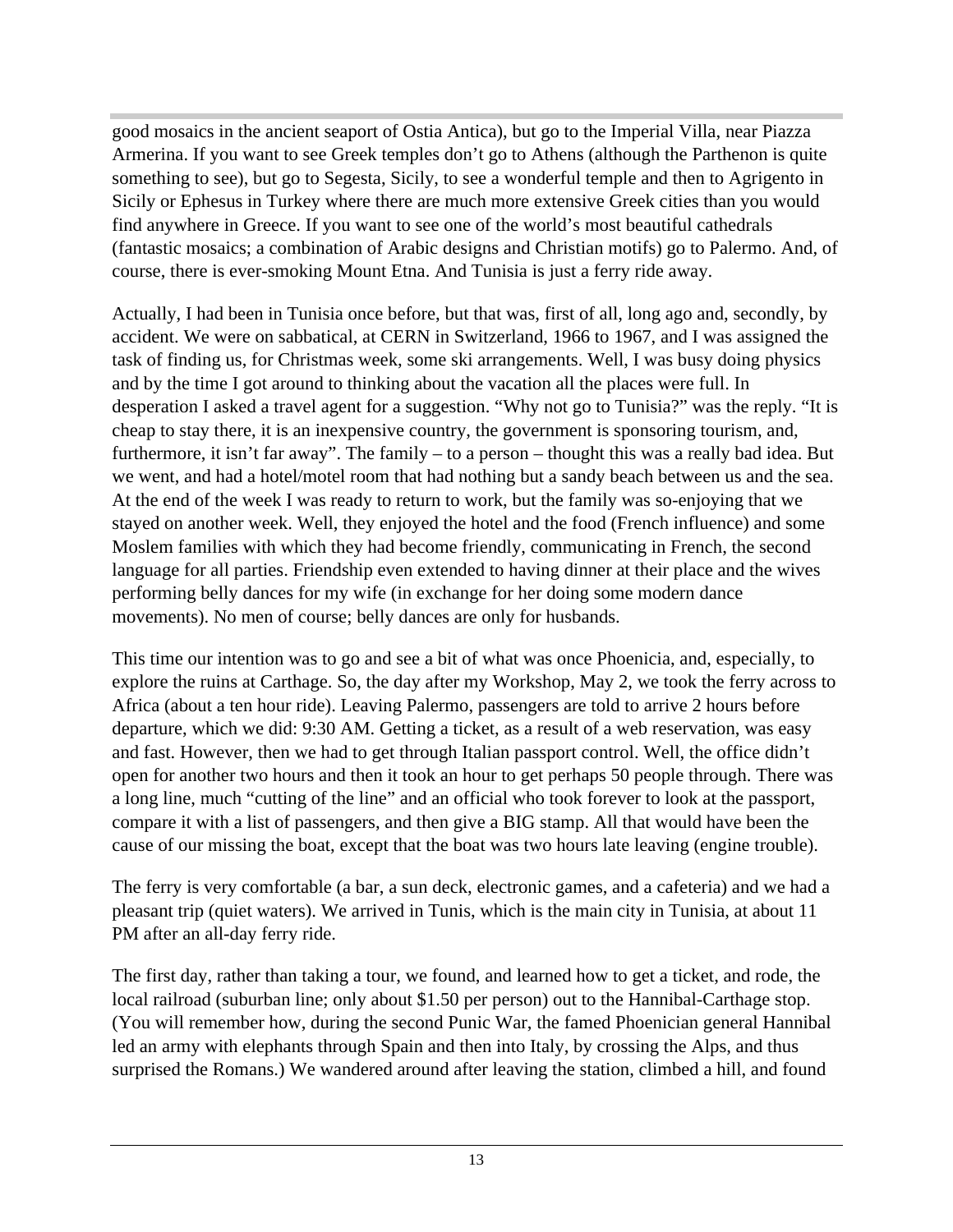the Carthage museum and even some Phoenician ruins. (There are very few Phoenician ruins as the Romans destroyed all they could find.)

Then on to lunch, where, simply stated, the waiter cheated us. He pointed out an item on the menu and I actually asked him to point again (in fact just to be sure): it was about \$6. We asked for one, and also some cuscus. At the end of the meal, a bill came with 2 x \$30 (plus some other items like 0% beer; Moslem country). We had already eaten, so we – meekly – didn't complain. (Would it have done any good?) We didn't have enough money with us, but came close enough, apparently, because we didn't end up in debtor's prison or washing dishes….

The next day we wandered in the medina and this time, just in case, I took a bit more money. However, a pickpocket took my cash. Must have had a tiny hand, for every time *I* go into my pocket I sure can feel it. Only cash was taken (as I purposely leave passport and credit cards and most cash in the hotel), but still a bad, and the second bad, experience. Well, it is good we are rich and it might have been a worse experience, but nevertheless….

For lunch, we found a supermarket and bought some food (really a mess of food—for only \$2) and ate in our hotel room. For dinner we had salads, a pizza, and three beers, all for about \$15, which is reasonable, for food and transportation is very cheap in Tunisia. Of course unemployment is high: we see many at coffee shops, some well dressed, most not. What they do for work is a mystery to me. Western dress is worn by everyone. Because they were there for so long, French is the second language for most people, so it is rather easy to manage (a lot easier than, say, managing in Japan).

The next day we looked on the web to get the train schedule, found the train station and took the Grande Line to Sousse and back. Round trip was about \$13 for 4 hours of train riding. In Sousse we wandered the medina and went to the Rabat and a fine private museum. This last was in a house built many hundreds of years ago, where the owner at the start of the last century had been the first owner to take only one wife. There were many interesting and fine artifacts about, including an oil lamp, whose concept was developed by the Romans. It was used for love making and lit at the start of the sex act, which was supposed to last until the lamp went out, thus both showing the prowess of the man and ensuring the satisfaction of the woman.

The main museum – highly regarded in the guidebook, and requiring a bit of walking to get there – we found to be closed for the year. For lunch we had a local sandwich, which is a half of Arab bread filled with vegetables and meat and then squeezed in a waffle iron sorta thing: very delicious and only about \$2.

On our last day we went to the archeological museum after riding the local trolley system to get there (\$0.5) and then crossing streets (an art in itself: the drivers in Tunis are reasonably polite and stop for pedestrians so one just walks out into a stream of high velocity cars in hope that they stop. They always did.) The museum, the Bardo, is fantastic. Never have I seen so many, and such fine, Roman tile mosaics, or so many fine statues (from Carthage). There were a number of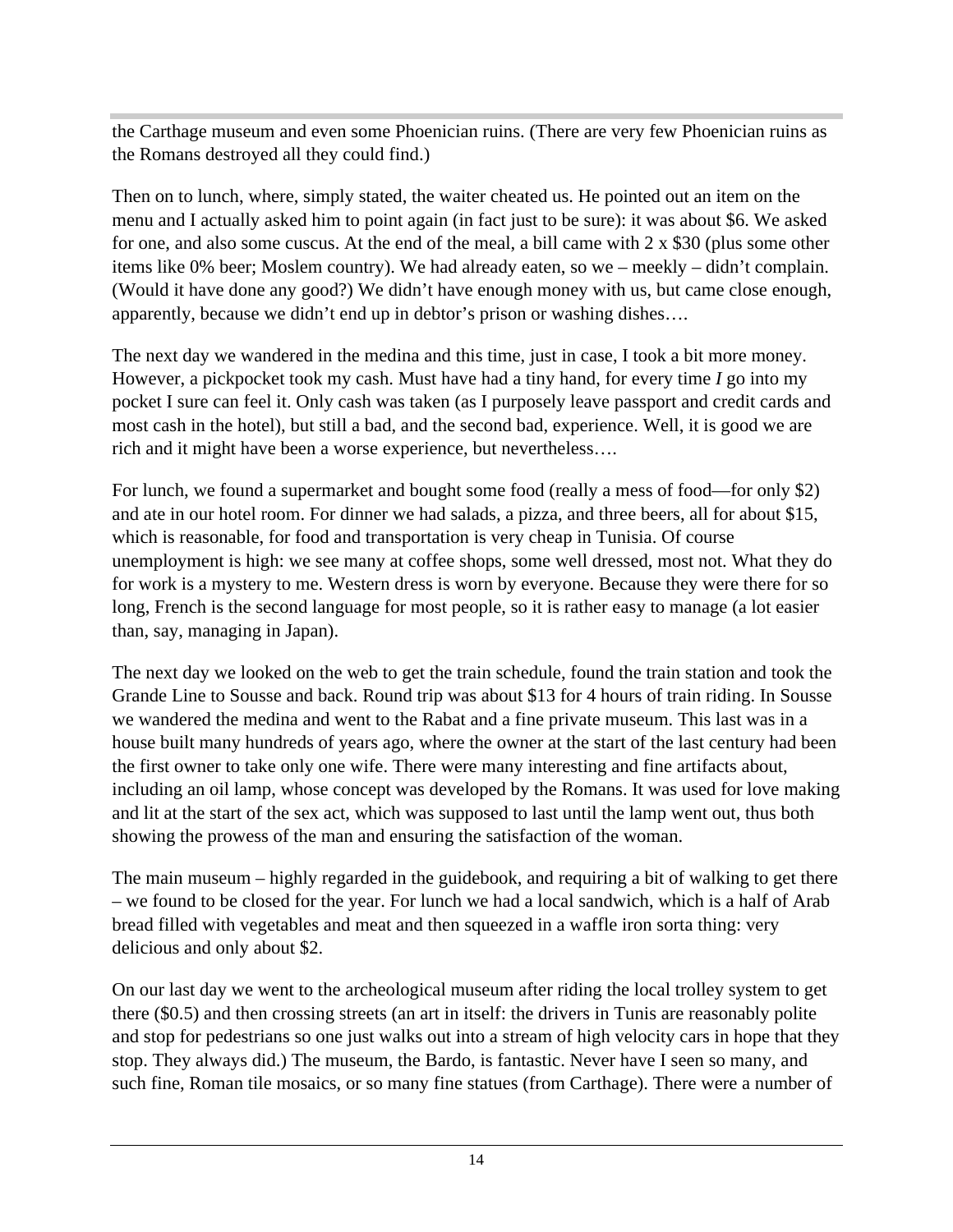Venus statues that, if they weren't off in Tunis, would be as well known – or better known – than the Venus de Milo.

Human rights, actually any rights, are non-existent in Tunisia. Everything is controlled by a benevolent – but very tight – dictatorship. The dictatorship – extending over the last few decades – has done much for the country, but it controls everything. The control extends to TV (so everyone has a TV dish so as to get foreign TV; I never saw so many dishes!), newspapers, political talk (make any criticism and one ends in jail), etc.

Our last night in Tunis was delightfully inexpensive as we didn't have a hotel room. I can just hear, "I knew you would end up sleeping on the street". Not so; we slept in the hotel lobby. Our flight left at 2:35 AM, so we had to be at the airport at 12:30 AM, which meant leaving the hotel at about midnight. Actually the airline moved the flight an hour earlier than it said on our tickets and they never bothered to tell us. If we hadn't re-confirmed (and the hotel assured us that was un-necessary) we would have missed the flight! We were going home in one day, and that was about right, for we landed in San Francisco at noon, which got us home at 2:00 PM and with a 9 hour time change we were traveling for about 23 hours. Might as well start at 3 AM, as at any other time, for no matter how you cut it, we would be completely mixed up.

After recovering, we were able to look back on one of our most interesting trips. And, although we lived dangerously; i.e., eating fresh salad and eating in very dubious-looking – and rather dirty – local restaurants, neither of us got sick.

I recommend Tunisia – and not just for the great beaches, which is the attraction for most Europeans – but for everything else.



**Recent Travellers**

The purpose of this column is simply to provide the names of recent (covering only the last calendar year and this one) travellers, so that those who are considering these same destinations might have a potential source of useful information and helpful hints. (Not all of these have been previously reported in the EX-Press.) Please let me know if you think this is a useful addition to the EX-Press. Also, please let me know if you have taken an interesting trip in the last year or so.

| Destination         | eal  | fraveller(s)         |
|---------------------|------|----------------------|
| <b>Amazon River</b> | 2008 | James Bettencourt    |
| America by Amtrak   | 2008 | Dave & Sally Stevens |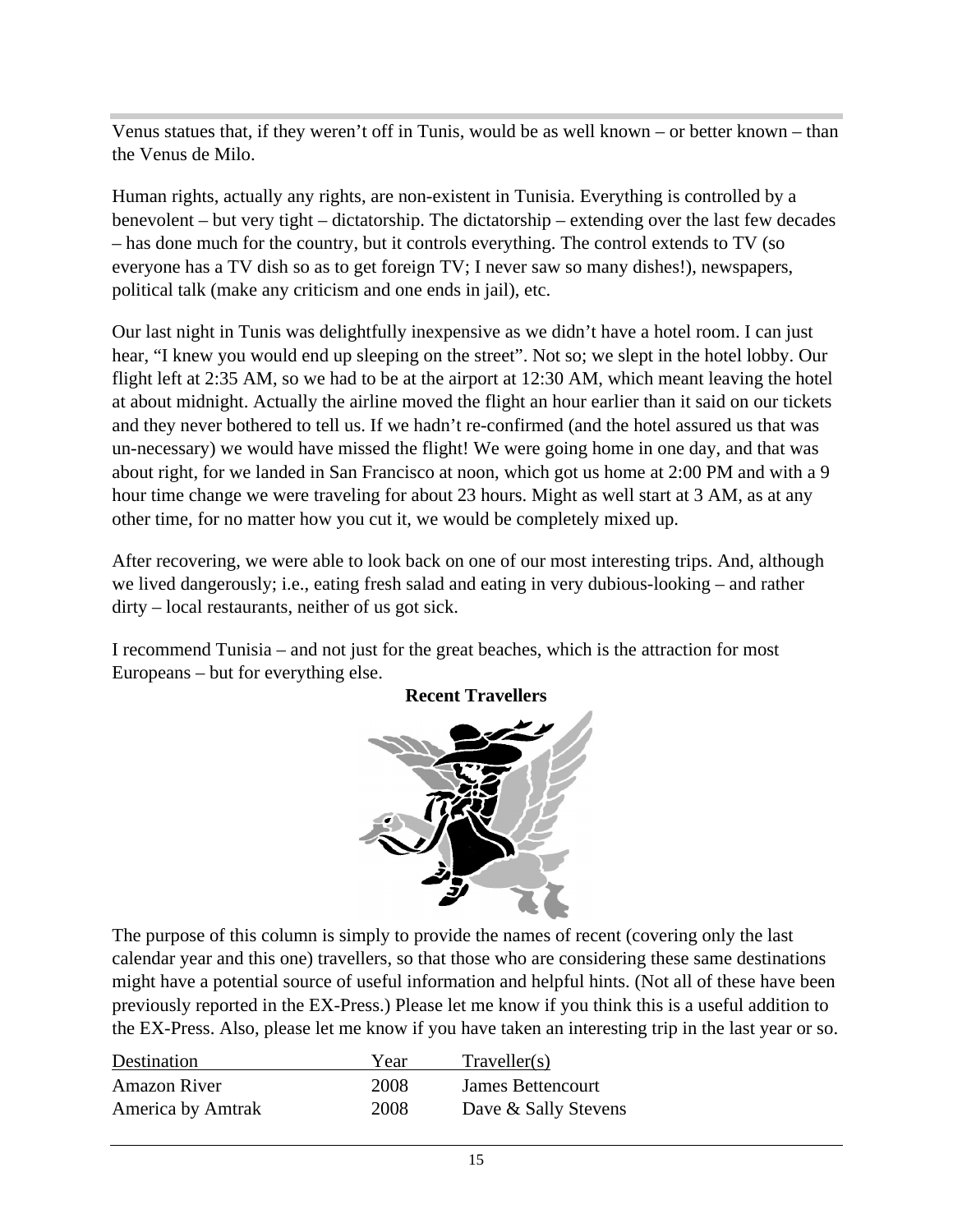| China                                | 2008   | Sandra Stewart                           |
|--------------------------------------|--------|------------------------------------------|
|                                      |        |                                          |
| China/Macau/Hong Kong                | 2008   | Winnie & Tracy Baker                     |
| Egypt & Jordan                       | 2009   | <b>James Bettencourt</b>                 |
| France: Paris & canals               | 2008   | <b>Bob Birge</b>                         |
| Italy (& Hungary)                    | 2008   | Sig & Cindy Rogers                       |
| Jordan (Petra)                       | 2008   | Janis & Ned Dairiki                      |
| Lancaster (CA) Poppy Reserve         | 2008   | Bob & Valerie Fulton                     |
| Machu-Picchu                         | 2008   | <b>James Bettencourt</b>                 |
| Mexico (Maya Riviera)                | 2008   | Bob & Valerie Fulton                     |
| New Hampshire                        | 2008/9 | Igor Blake                               |
| Oregon Wineries                      | 2008   | Dave & Sally Stevens                     |
| Patagonia                            | 2009   | Bill & Mabry Benson                      |
| Philadelphia and environs            | 2008/9 | Dave & Sally Stevens; Brenda Shank & Bud |
|                                      |        | Larsh                                    |
| The Pinnacles (CA St Pk)             | 2008   | Geores Buttner                           |
| Peru & Galapagos                     | 2008   | Tom & Marcia Beales                      |
| Portugal                             | 2009   | Bud Larsh & Brenda Shank                 |
| Red Rock Canyon (CA St Pk)           | 2008   | Bob & Valerie Fulton                     |
| Rome                                 | 2008   | Janis & Ned Dairiki                      |
| St. Martins                          | 2008   | Bud Larsh & Brenda Shank                 |
| Salt Lake City (Mormon Library) 2008 |        | <b>Sally Stevens</b>                     |
| Silk Road (China to Turkey)          | 2008   | Diana & Cliff Hopper                     |
| South Dakota                         | 2008/9 | Jose Alonso                              |
| Southeast Asia                       | 2008   | Andy Sessler                             |
| Spain                                | 2008   | Sig & Cindy Rogers                       |
| Tunisia                              | 2009   | <b>Andy Sessler</b>                      |
| Uganda                               | 2009   | Don & Becky Grether                      |
| Virginia                             | 2009   | Sig & Cindy Rogers                       |
| Wyoming (& bits of MT)               | 2008   | Sue Wingerson                            |

#### **A Dialogue**

ATTORNEY: Doctor, before you performed the autopsy, did you check for a pulse? WITNESS: No. ATTORNEY: Did you check for blood pressure? WITNESS: No. ATTORNEY: Did you check for breathing? WITNESS: No. ATTORNEY: So, then it is possible that the patient was alive when you began the autopsy? WITNESS: No. ATTORNEY: How can you be so sure, Doctor? WITNESS: Because his brain was sitting on my desk in a jar. ATTORNEY: I see, but could the patient have still been alive, nevertheless? WITNESS: Yes, it is possible that he could have been alive and practicing law.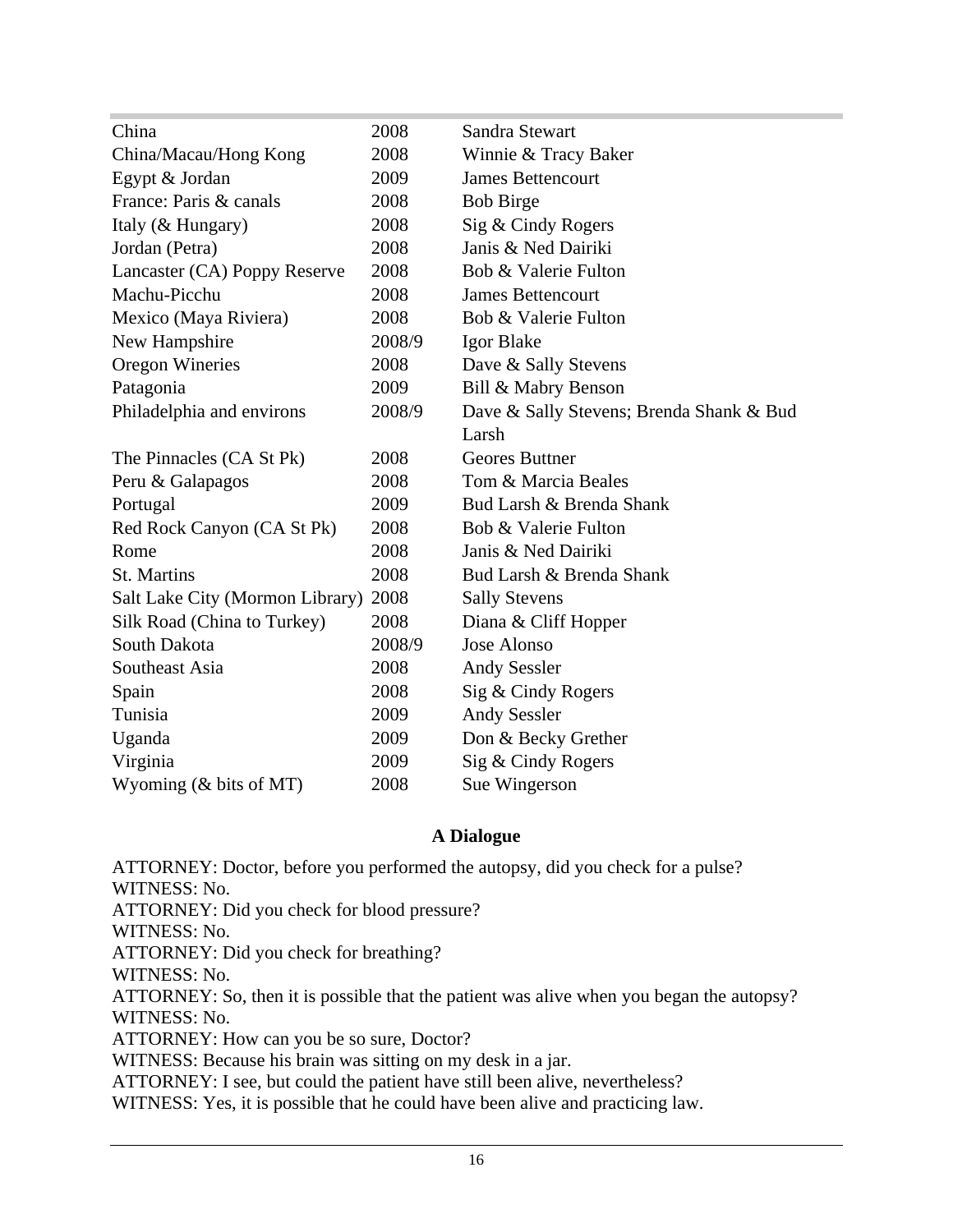| SEE YOU AT THE AUGUST 20 LUNCHEON                                                                                       |                        |  |
|-------------------------------------------------------------------------------------------------------------------------|------------------------|--|
| <b>To:</b> Vicky Jared<br>4849 John Muir Road<br><b>Martinez, CA 94553</b><br>Be sure to make reservations by August 17 |                        |  |
| From:                                                                                                                   |                        |  |
| I plan to attend the Ex-Ls luncheon<br>$>>$ \$25pp <<                                                                   | <b>PREPAID</b>         |  |
| I I will bring guest(s). Name(s) of guest(s):                                                                           |                        |  |
| would like to carpool / ___ am willing to drive                                                                         |                        |  |
| Please seat me close to the speaker and screen                                                                          |                        |  |
| Menu: Fish __ Pork __ Shrimp Louis __ Vegetarian __                                                                     |                        |  |
| <b>Please make check payable to EX-Ls</b>                                                                               | <b>Total Enclosed:</b> |  |

**In Memoriam Manufacture 1988** Manufacture 1988 Monday Manufacture 1989 **John Ainsworth Chris Butler**  $\|\cdot\|$ **Aloke Chatterjee Manuel Chaves Ben Gordon Benjamin F. Green**  $\| \left( \frac{1}{2} \right)$  **Domain Foster Bundary Guartin Kielst John F. Yeager**

**Welcome New Members**

**Donald Foster Gudrun Kleist Zum** 

**Lost Members:** Mail addressed to the following<br>imembers has been returned, with no forwarding address. We would appreciate hearing from anyone who could let us know where and how they are. –Al Amon

- –Esther Colwell
-